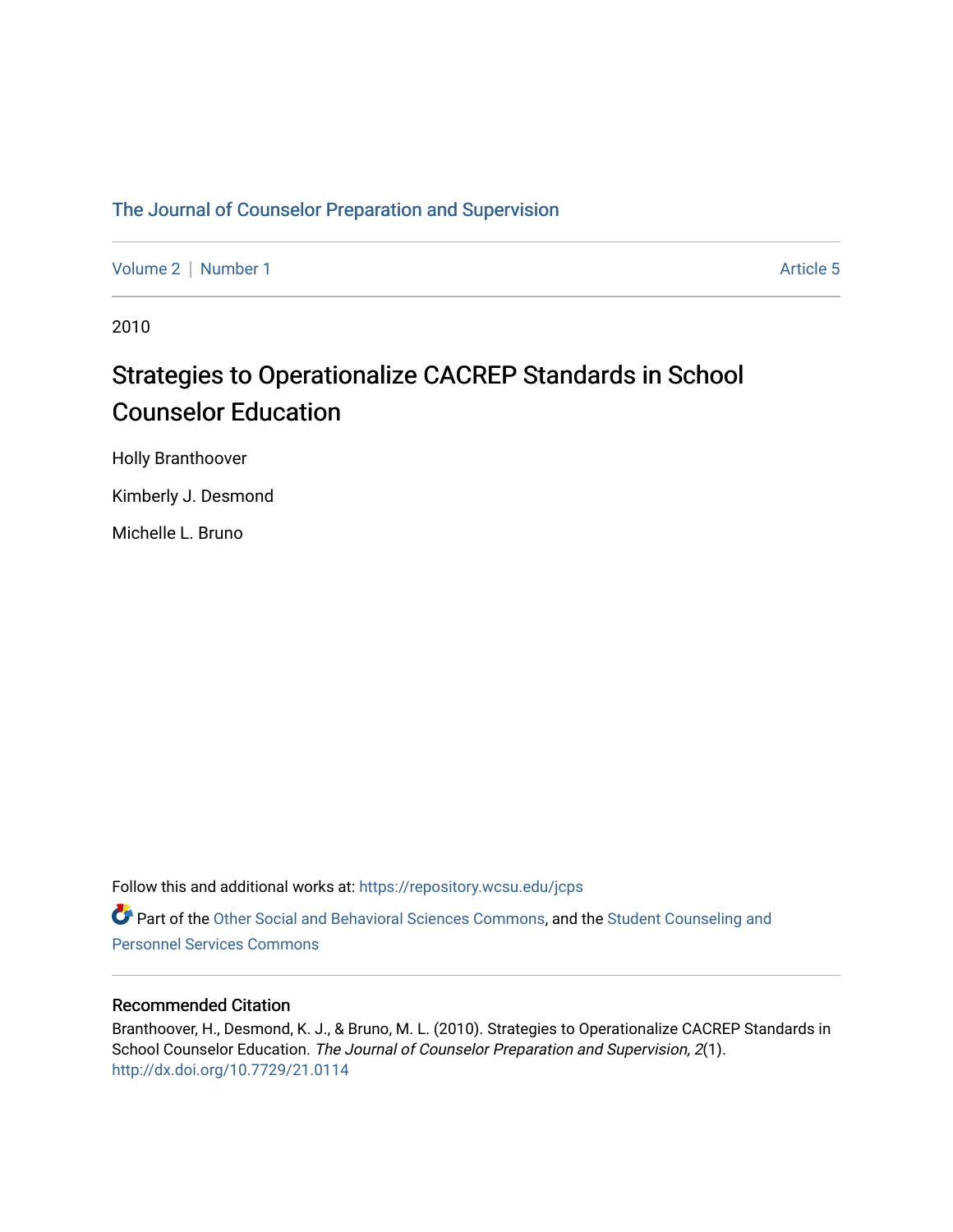## Strategies to Operationalize CACREP Standards in School Counselor Education

#### Abstract

School counselor preparation programs must train students in counseling skills while addressing the unique factors related to counseling in an educational setting. One way to approach this task is to utilize the general and school counseling standards set forth by CACREP (2009) as a framework for program planning. This article describes one university"s course sequencing, program specific courses, and strategies and assignments designed to meet the particular educational needs of future professional school counselors as well as incorporate the CACREP (2009) standards.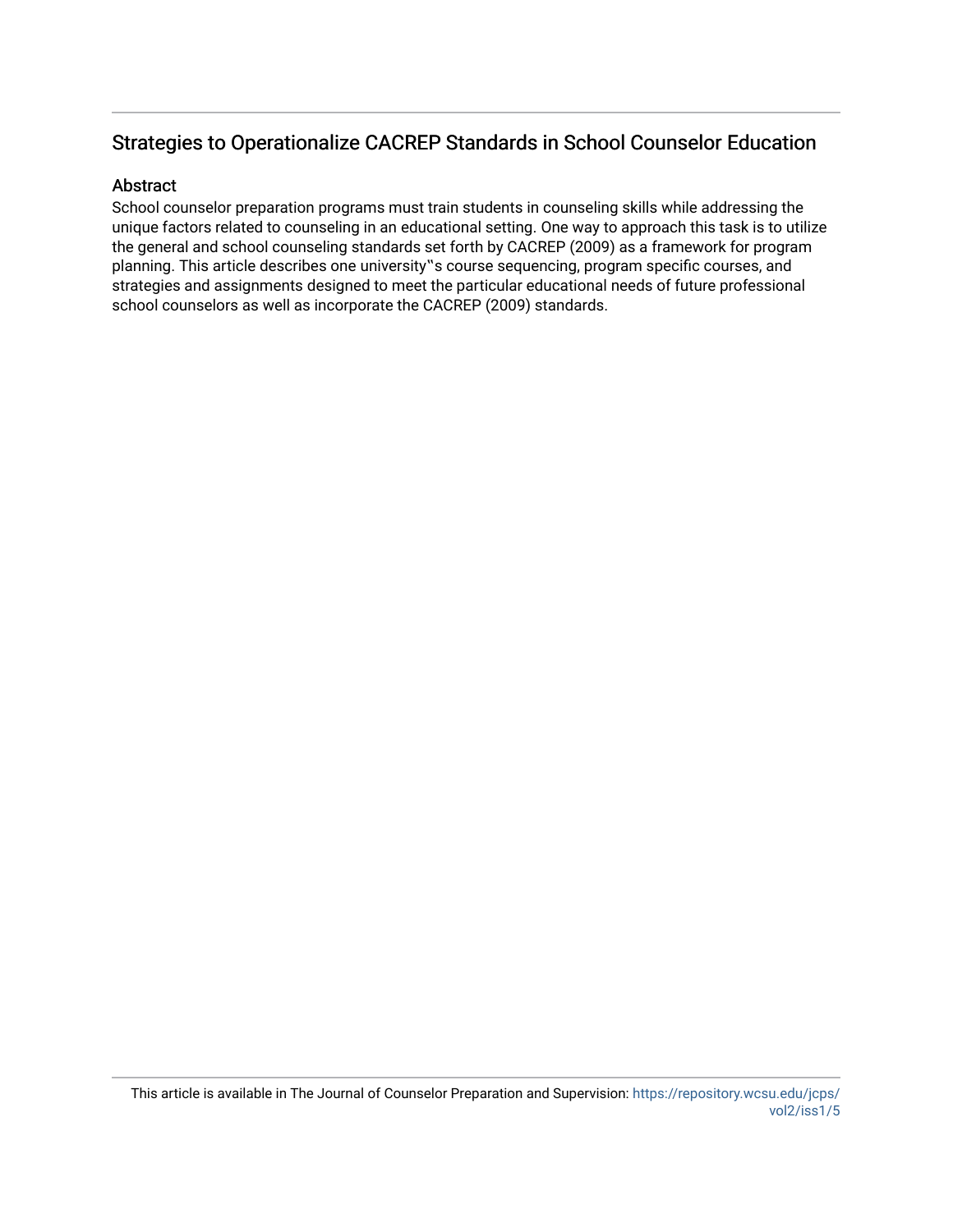# **Strategies to Operationalize CACREP Standards in School Counselor Education**

Holly Branthoover, Kimberly J. Desmond, and Michelle L. Bruno

School counselor preparation programs must train students in counseling skills while addressing the unique factors related to counseling in an educational setting. One way to approach this task is to utilize the general and school counseling standards set forth by CACREP (2009) as a framework for program planning. This article describes one university"s course sequencing, program specific courses, and strategies and assignments designed to meet the particular educational needs of future professional school counselors as well as incorporate the CACREP (2009) standards.

**T**he Council for Accreditation of Counseling and Related Education Programs (CACREP) sets forth minimum standards to guide curricula in graduate counseling programs. Since 1981, CACREP has been the dominant accrediting body for the counseling profession (Lumadue & Duffey, 1999). The CACREP (2009) standards defined eight core curriculum standards for students in counseling to obtain knowledge and experience: (a) Professional Orientation and Ethical Practice, (b) Social and Cultural Diversity, (c) Human Growth and Development, (d) Career Development, (e) Helping Relationships, (f) Group Work, (g) Assessment, and (h) Research and Program Evaluation. In addition to these core areas, there are specific CACREP standards for school counseling programs that include knowledge with associated skills and practices in the following areas: (a) Foundations, (b) Counseling Prevention and Intervention, (c) Diversity and Advocacy, (d) Assessment, (e) Research and Evaluation, (f) Academic Development, (g) Collaboration and Consultation, and (h) Leadership. Many counselor educators and counseling professionals look to such

standards for guidance in developing and implementing effective counseling programs.

Holcomb-McCoy, Bryan, and Rahill (2002) conducted a survey of school counselors who were members of the American School Counselor Association (ASCA) regarding their perceptions of the importance and relevance of the CACREP (2001) standards. Their findings indicated support for the knowledge and skill base of accredited school counseling programs. They suggested that the dual influence of K-12 education (e.g., knowledge of the school setting and curriculum) and counseling (e.g., ability to implement individual and group counseling for children and adolescents) is clearly exemplified in the CACREP (2001) school counseling standards. These authors further stated that the importance of being trained in K-12 education and counseling has placed school counselors in a position to advocate for school counseling as a counseling specialty area as well as a K-12 education related discipline, such as special education. Similarly, Olson and Allen (1993) acknowledged both K-12 education and counseling as important forces in school counseling. ASCA (2005) also affirmed

**Volume 2 Number 1 July 2010**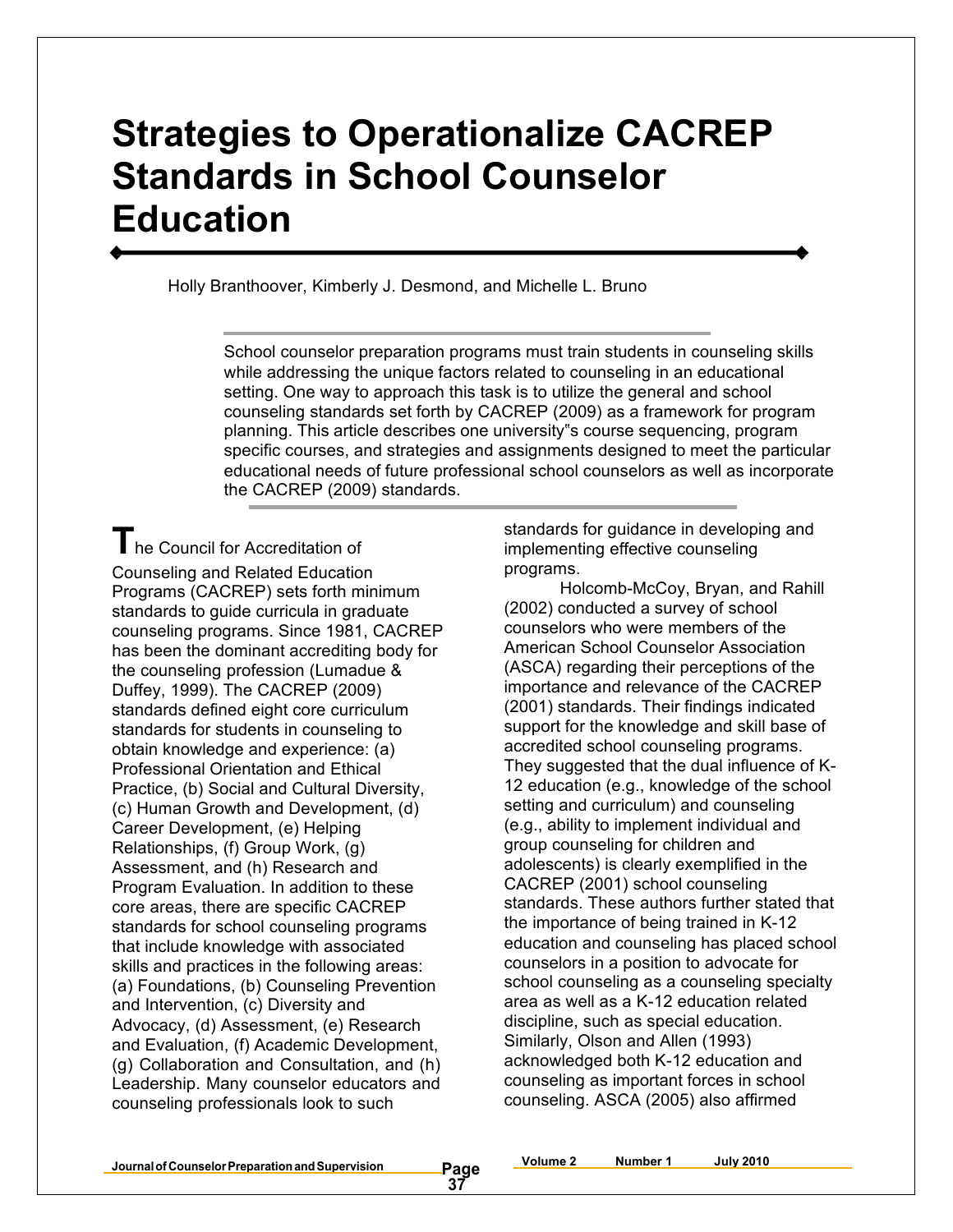school counselors as specialists within the school environment due to their training in counseling and in K-12 education.

School counseling graduate students are in a unique position to learn about the professional identity of counselors within the school environment. The CACREP (2009) standards serve as a guide for counseling programs to meet the specialized needs of school counselors in both counseling and K-12 education. At Indiana University of Pennsylvania (IUP), the CACREP (2009) standards serve as a foundation for the design of the school counseling program. The purpose of this article is to describe one university"s unique school counseling course sequencing, program specific courses, and strategies and assignments designed to meet the particular educational needs of future professional school counselors. The IUP Counseling Department, like many counselor education programs, embraces the notion of the school counselor as an integral part of the preparation process (IUP, 2007b). Therefore, we strive not only to meet the standards set forth by CACREP (2009) but also use those standards in the creation of strategies focusing on the unique role that school counselors fill as education specialists.

#### *University and Department Information*

In order to place course offerings in context, it is necessary to provide a brief background of IUP and the Counseling Department. IUP is the largest of the fourteen schools in the Pennsylvania State System of Higher Education (PASSHE). According to the Pennsylvania State System of Higher Education (PASSHE, 2007), IUP is located in rural western Pennsylvania and enrolls approximately 11, 724 undergraduate students in 93 undergraduate programs and 2, 294 graduate students in 45 graduate programs. The university employs a unionized faculty of 761 full and part-time members.

The IUP Counseling Department is housed within the College of Education and Educational Technology and offers two

degree programs, a Master of Arts in Community Counseling and a Master of Education in School Counseling. School Counseling majors can choose a focus on either elementary or secondary school counseling. The degree program is 48 credits, with a certification-only track available for students with a master"s degree wishing to pursue certification as a school counselor in Pennsylvania (IUP, 2007a).

The Counseling Department enrolls approximately 205 students, 87 in the M.A. program, 100 in the M.Ed. program, and 15 students enrolled as either licensure or certification-only students. There are 12 full time tenure track faculty teaching in the program. Both degrees are offered at the main campus as well as one off-campus location, which is approximately 50 miles southwest of main campus and located in the suburbs of the city of Pittsburgh. The Department is currently accredited by the National Council for Accreditation of Teacher Education (NCATE) and CACREP (IUP, 2007a).

#### *School Counseling Program*

IUP"s school counseling program philosophy is based on a developmental approach to school counseling (IUP, 2007b). The Department is committed to training school counselors within a framework of competencies as outlined by CACREP (2009) and the unified vision of the American School Counselor Association (IUP, 2007b). In order to reach this goal, the Department has infused concepts from the ASCA National Model across the curriculum. First, the Department created a unique two-course sequence for school counseling students. This sequence includes a three credit Introduction to Professional School Counseling course followed by a three credit Management of a Professional School Counseling Program course. In addition to the two-course sequence, school counseling majors take several courses separately from community counseling majors. These courses are tailored specifically for school counselors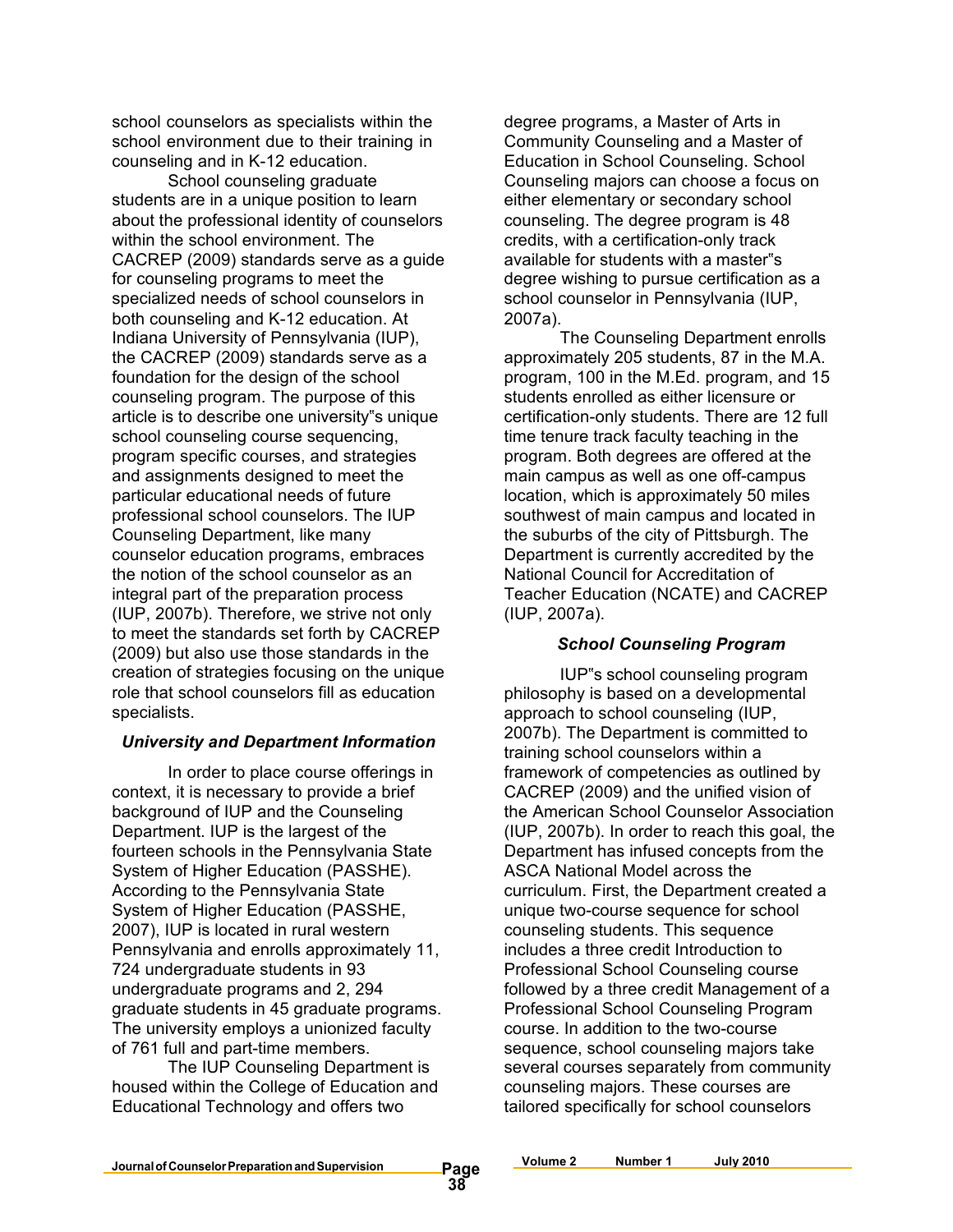and include Educational Appraisal (Assessment), Career Education, and Ethical and Legal Issues in Schools. The intention behind offering school-specific courses is to provide students with opportunities to master content that applies to school counseling. For example, the ethical and legal issues course focuses on state-specific laws regarding confidentiality and privileged communication that may differ from counselors working in community settings. The courses are intended to provide students ample opportunities to learn relevant laws, ethical codes, and decision-making models that will enhance their competence to work with school aged students.

In the age of accountability, counselor education programs strive to enhance the training of future counselors and to demonstrate that trainees are obtaining necessary skills to provide quality care (Eriksen & McAuliffe, 1993). Further, students are taught how to assess the impact of their work using outcomes-based projects and the utilization of data to influence decisions within their school counseling programs. As accountability has become an important indicator in our field, the profession at large has sought to measure competence in various ways. This particular article will focus on one program"s efforts to infuse the CACREP and school counseling standards and to provide information on how competence is assessed.

#### *Infusion efforts*

The approach of our counseling program is to facilitate students" understanding of the CACREP and school counseling standards through an infusion approach. Generally, we provide a matrix on each course syllabus that outlines how the specific CACREP (2009) and CACREP School Counseling Standards (2009) match each course objective, program objective, and course assignment. In addition, each course contains an assignment intended to be the culminating experience or summative

assignment. This assignment is used to evaluate student competence in course objectives. Other course activities and class work is designed to show students how to apply the standards to real-world school counseling activities. Specific examples of summative assignments and course activities will be detailed below.

#### *Assessment of competence*

In each course syllabus, a detailed grading rubric outlines program objectives, course objectives, and CACREP standards. The rubric is included to assist students in understanding how competence will be assessed using the culminating experience or summative assignment. In addition to a traditional grade on the summative assignment, each student receives an evaluation using a Key Assessment Rating (KARS). In 2004, our university created KARS under the guidance of the Dean of the College of Education and Educational Technology. Initial development of KARS was completed to help achieve NCATE accreditation (Jeff Fratangeli, personal communication, June 16, 2008). KARS requires each department to review program objectives as well as course objectives and ensure that assignments, or assessments, align with such objectives. Each department creates a summative assignment that serves as the key assessment. Ideally, key assessments include as many course objectives as possible. At the end of each semester, individual instructors rate student performance on the summative assessment using a three-point key assessment rating (1= unacceptable, 2= acceptable, 3= target). Instructors report these data electronically for each student in each course. These data undergo review alongside other information such as pass rates on Praxis exams and the National Counseling Exam. Taken together, these methods provide avenues for students to meet course objectives while also abiding by professional standards set forth by CACREP and ASCA.

Page<br>39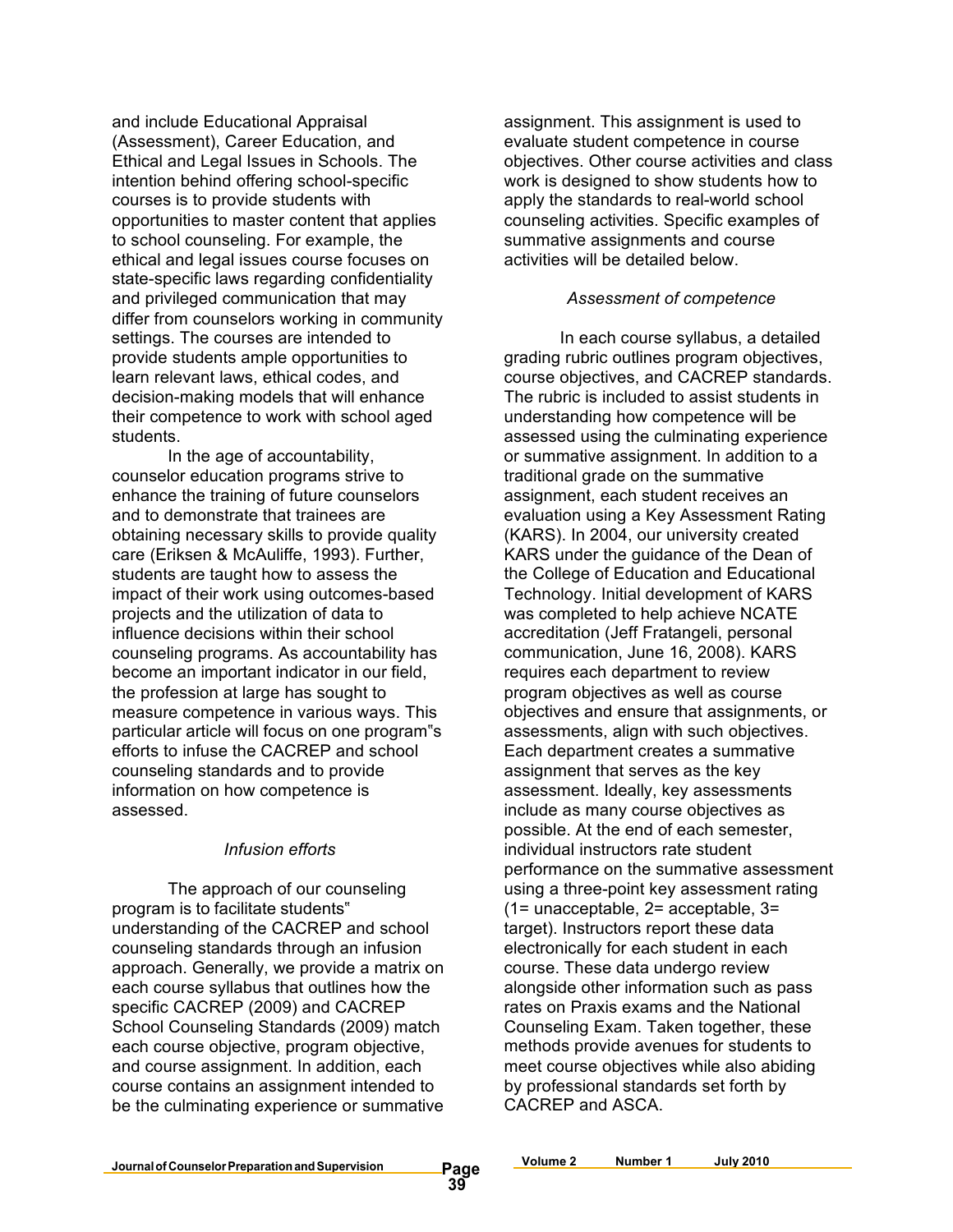In the next section, we will highlight the specific course objectives and the accompanying strategies and techniques used to teach CACREP (2009) standards in the Introduction to Professional School Counseling, Management of a Professional School Counseling Program, Career Education in the Schools, Educational Appraisal, and Ethics and Legal Issues courses. These examples demonstrate how the standards are infused and how student competence on the standards is assessed.

#### **Introduction to Professional School Counseling**

Like most counselor education programs, our training program for school counselors begins with an introduction course. In the program, we begin our infusion approach with the title of the course Introduction to Professional School Counseling, which was changed from Introduction to Guidance Services during our most recent curriculum revision. This title supports the language of CACREP (2009) and ASCA (2005) by using the term professional school counseling.

Again, during curriculum revision, we worked to create catalog descriptions for our courses that would represent our commitment to both CACREP and school counselor competencies as expressed by ASCA. We believe in the importance of a well-written catalog description, as it remains unchanged unless there is a formal

curriculum revision. In addition, many students form their first impression of a program by researching program requirements and course descriptions via the internet. For the introduction course, we crafted the following catalog description,

"This course provides an overview of the history and current trends in professional school counseling, specifically focusing on the role of the professional school counselor within a comprehensive, developmental school counseling program that is based on the ASCA National Model and applicable state models of school counseling" (Author, 2008, p. 92).

In addition to writing catalog descriptions, our curriculum revision included a reworking of all course objectives. Again, we chose to craft objectives that would represent our commitment to the CACREP (2009) standards. Whereas academic freedom allows for modifications of most areas within a course, course objectives are not permitted to be altered, regardless of the professor assigned. Course objectives, then, become a permanent expression of the department"s philosophical stance on teaching a particular course. Objectives may only be changed with input and approval from the entire faculty. Table 1 illustrates two example objectives from the Introduction course and how they are crossreferenced with CACREP.

| Sample Objectives                                                                                                                                                                                                                                                       | CACREP (2009) Professional<br>Identity standards (Section IIG) | CACREP (2009) School<br><b>Counseling Standards</b> |
|-------------------------------------------------------------------------------------------------------------------------------------------------------------------------------------------------------------------------------------------------------------------------|----------------------------------------------------------------|-----------------------------------------------------|
| Demonstrate regard for identity as<br>a professional school counselor<br>and the importance of professional<br>development and ethical behavior                                                                                                                         | 1b, 1f, 1g, 1h, 1j, 5b, 7f, and 8f                             | A2. A3                                              |
| Describe the role of the<br>professional school counselor and<br>defend appropriate activities within<br>the four delivery systems of school<br>counseling including guidance<br>curriculum, responsive services,<br>individual student planning, and<br>system support | 1b, 4b, 4c, 4e, 4g, 5b-d                                       | A3, A5, B2, C2                                      |

#### **Table 1: Sample Objectives for Introduction to School Counseling**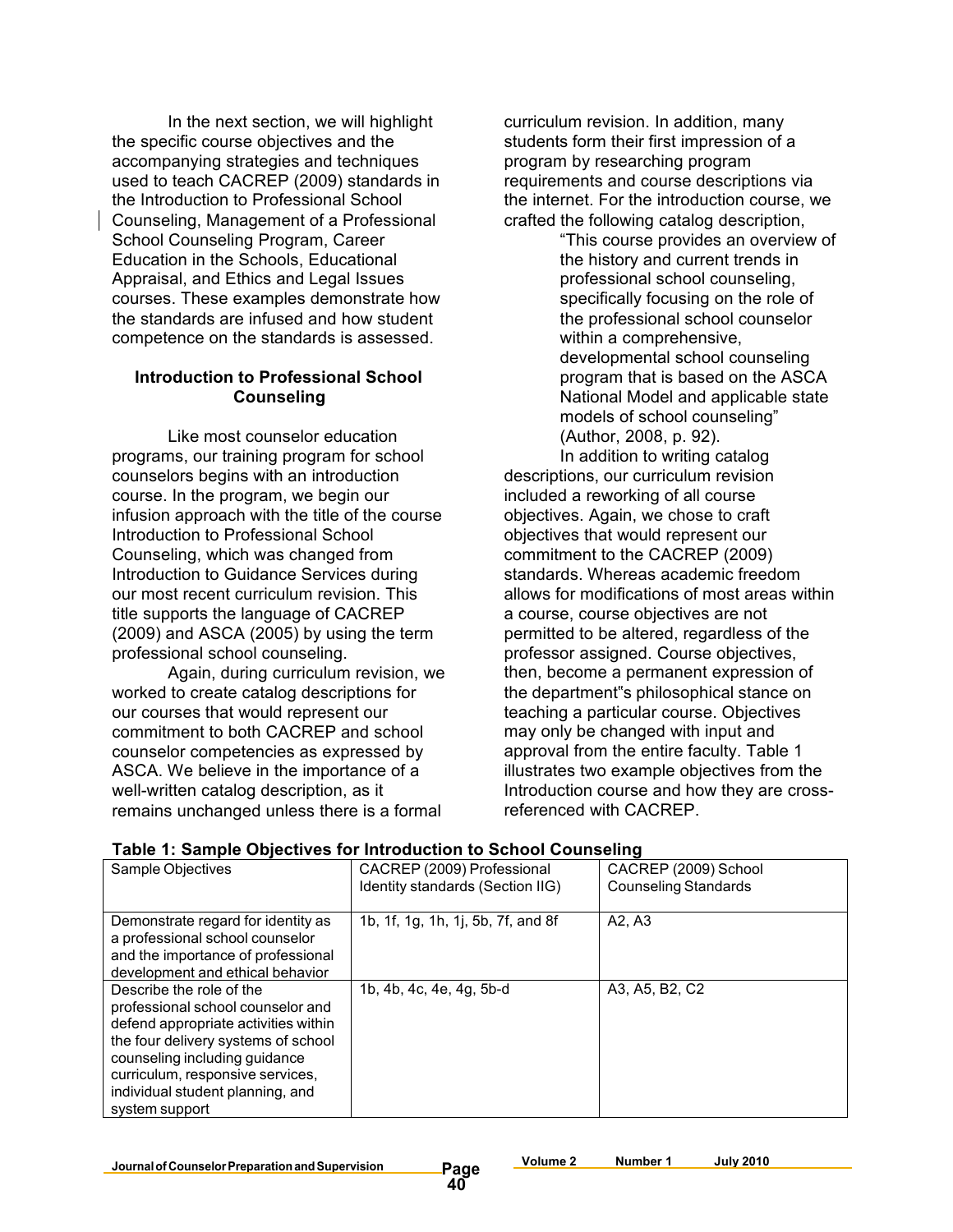#### *Strategies and Assignments*

Unlike other areas of the course that may not be changed, teaching strategies and techniques remain the purview of individual professors. However, one overarching strategy that our department has strived for is to have professors with school counseling experience teach school counseling courses. We understand, however, such teaching assignments are not always possible. In the case that an instructor does not have school counseling experience, we offer mentoring and guidance to that instructor in order to adequately meet course objectives.

In the Introduction to Professional School Counseling course, one simple strategy used to support CACREP (2009) standards is textbook selection. Although professors use a variety of texts, the ASCA National Model (2005) book is always included. In addition, professors choose texts that support and align with standards and competencies (i.e. Erford, 2007; Stone & Dahir, 2006).

One assignment often used in the introduction class is a classroom guidance lesson, designed and taught by two to three students. For this project, students are assigned a content domain (i.e. academic, career, or personal/social) from the ASCA National Standards (ASCA, 2005). Then, students design a one-half hour classroom guidance lesson and teach it to their class members. Lessons are graded based upon adherence to time limits, developmental appropriateness of content, and applicability of lesson content to the standards, competencies, and indicators within their assigned domain. This assignment meets multiple course objectives.

As previously mentioned, each course in the program has a summative assignment, which is intended to be the culminating experience for the course. This is another part of a course in which academic freedom does not apply. All professors must use the same summative assignment, grade the assignment using the same rubric, and enter these data into

KARS. During curriculum revision, summative assignments were reviewed and updated with the same attention given to course names, descriptions, and objectives. For the introduction course, the summative assignment is the Counselor/Program Profile Experience. For this assignment, students interview a current school counselor. The student gathers information about the counselor"s background, the current school counseling program at the school, and rewards and drawbacks of the position. After the interview, the student provides a professional synthesis of information from the interview with what they learned in the class. Students are directed to use the ASCA National Model (2005) as a guide for their synthesis. This summative assignment is designed for students to demonstrate competence in the foundational knowledge section of the CACREP school counseling standards, which we believe provides an appropriate basis for the advanced skills and practices they will learn as they matriculate through the school counseling program.

#### **Management of a Professional School Counseling Program**

One aspect of our program that we view as distinctive is that school counseling students take a second required course after the completion of the Introduction to Professional School Counseling course. This course, titled Management of Professional School Counseling Services, serves to prepare our students for organizing and managing a school counseling program. This includes a focus on data and accountability that current research supports as necessary (ASCA 2005; Brown & Trusty, 2005). Like the introduction course, the title of this course was strategically chosen. In addition, the catalog description was formulated with CACREP (2009) standards in mind and reads, "This course helps the school counselor acquire the necessary competencies to organize and manage a professional school counseling program.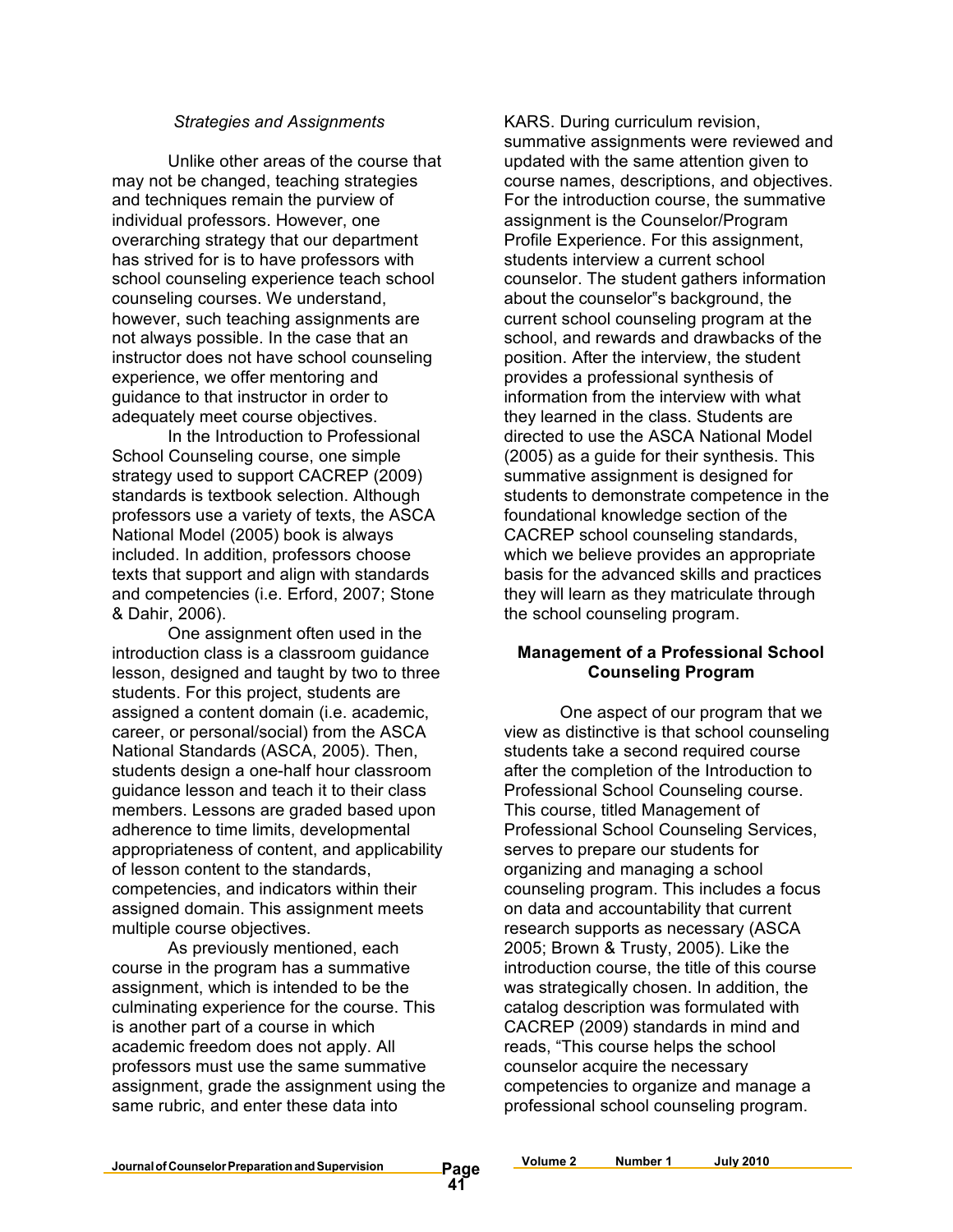Emphasis is on planning, designing, implementing, evaluating, and enhancing the school counseling program" (IUP, 2008, p. 92).

As with the introduction course, the objectives for the management course

directly support the CACREP (2009) Professional Identity and School Counseling standards. Table 2 provides two sample objectives from the management course.

| Table 2: Sample Objectives for Management of a Professional School Counseling |  |
|-------------------------------------------------------------------------------|--|
| Program                                                                       |  |

| Sample Objectives                                                                                                                                                                              | CACREP (2009) Professional<br>Identity standards (Section IIG) | CACREP (2009) School<br><b>Counseling Standards</b>                                                              |
|------------------------------------------------------------------------------------------------------------------------------------------------------------------------------------------------|----------------------------------------------------------------|------------------------------------------------------------------------------------------------------------------|
| Design a comprehensive<br>developmental school counseling<br>program (via a strategic plan)<br>that ensures equitable access for<br>all students and is compatible<br>with ASCA National Model | 1a, 3f, 3h, 8a-f                                               | A1, A3, A5, A6, B2, C2, C4, C5,<br>D3, E1, F2, F4, H5, I1-3, J1-3,<br>K1-3, L1-2, M 1-6, N3, O1, O3-4,<br>$P1-2$ |
| Prepare a strategy for program<br>evaluation and enhancement,<br>including data-driven<br>accountability methods                                                                               | 8d-e                                                           | A5, C2                                                                                                           |

#### *Strategies and Assignments*

An additional strategy commonly used in the management course to support CACREP (2009) standards is the choice of textbooks (i.e. Dollarhide & Saginak, 2007; Gysbers & Henderson, 2006), which includes requiring the ASCA National Model Workbook (2004). Another strategy is inviting current school counselors as guest speakers to the class. Emphasis is placed on finding speakers that are implementing comprehensive programs and are familiar with the ASCA National Model (2005). A final strategy used in the class is that of student consultation groups. Students are allowed to form consultation groups to assist and support each other in preparing their summative assignment projects. Consultation is considered a key skill in the CACREP (2009) standards.

As with the Introduction to Professional School Counseling course, the Management of a Professional School Counseling Program summative assignment was reviewed and updated during our recent curriculum revision. For the assignment, students plan, design, implement, and evaluate a school counseling program using the ASCA National Model (2005) as a guide. They create a comprehensive school counseling program that includes the foundation, management system, delivery system, and accountability system aspects of the model. This assignment is designed to demonstrate competence in the ASCA National Model and CACREP school counseling standards.

#### *Educational Appraisal*

Students, typically take the Educational Appraisal, or assessment course, in their first year of graduate study. Sample course objectives are included in Table 3.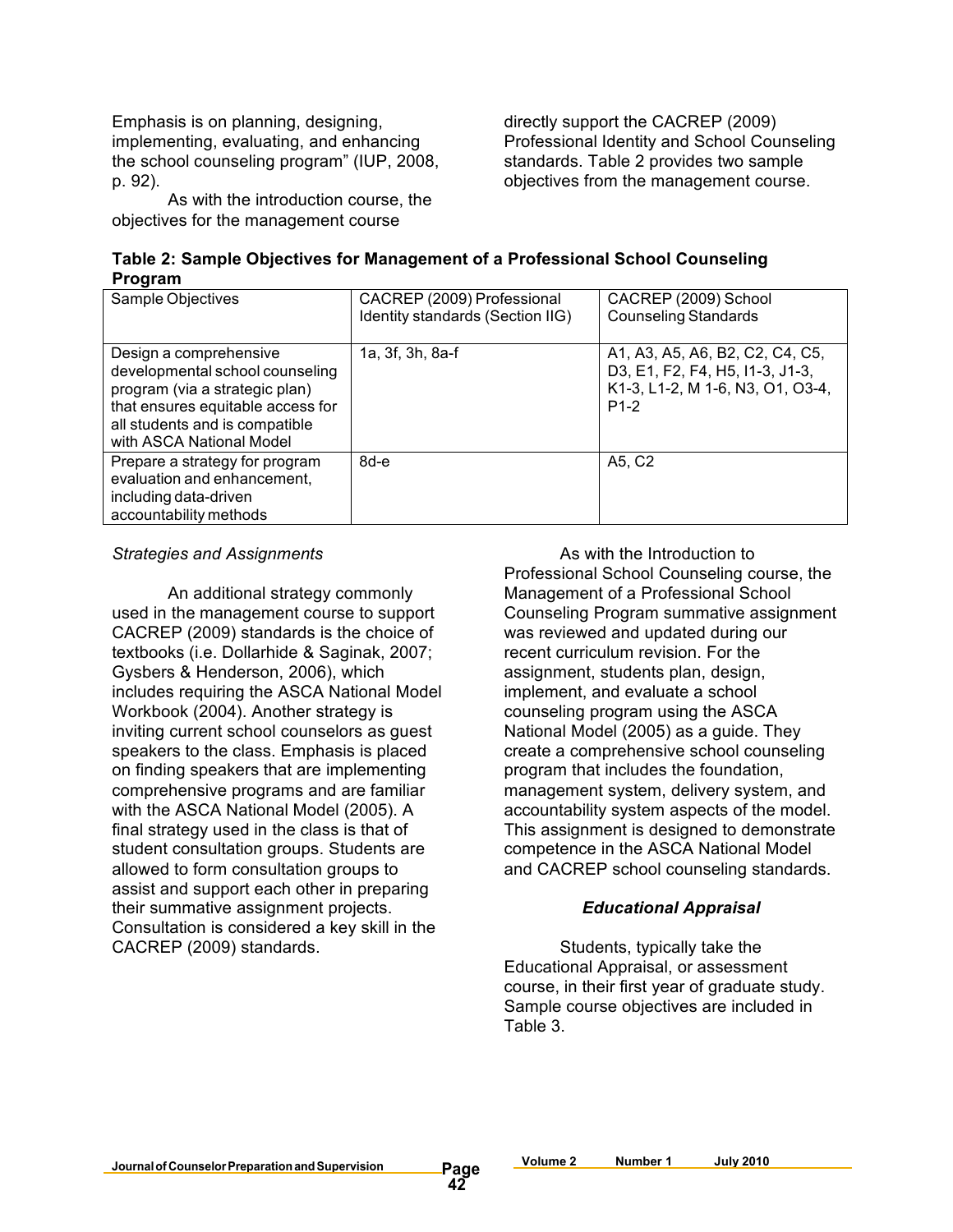| Sample Objectives                                                                                                                                                            | CACREP (2009) Professional<br>Identity standards (Section IIG) | CACREP (2009) School<br><b>Counseling Standards</b> |  |
|------------------------------------------------------------------------------------------------------------------------------------------------------------------------------|----------------------------------------------------------------|-----------------------------------------------------|--|
| The identification of a variety of<br>developmentally and<br>multiculturally appropriate<br>assessment strategies                                                            | 2a, 2b, 2e, 2f                                                 | A6, E3, G2-G3, H1-H3                                |  |
| Utilization of data from school-<br>based information (e.g.,<br>standardized testing) and other<br>assessment devices (surveys,<br>focus groups, needs<br>assessments, etc.) | li, 7b, 7f, 7g                                                 | A6, H1-H3, I1-I5, J1-J3                             |  |

#### **Table 3: Sample Objectives for Educational Appraisal**

#### *Strategies and Assignments*

One strategy commonly used in the assessment course is to have students work in small groups to prepare a critical analysis of a standardized test commonly used in the schools. During this process, students learn to draw from the literature (e.g. how the ASCA National Model (2005) encourages use of data from assessment tools) and to apply the ethical guidelines to identify assessment strategies that are appropriate choices for their student population. Small groups of counselor trainees work together to facilitate a larger class discussion on the process that they used to identify relevant cultural factors and ethical and its intended purpose. Student competence on the related standards is assessed by reviewing the quality of their analysis as well as their ability to facilitate a discussion to a larger group. This practice reinforces the role of school counselors as leaders. A second strategy is to have students work with needs assessments to inform decision-making. The needs assessment can be approached using the four elements of the ASCA National Model. For instance, in *planning*, counseling students can use the school mission or goals to inform some of the items on the needs assessment. In *designing* the assessment, counseling students can identify key stakeholders to obtain additional ideas/suggestions and identify potential barriers. Subsequently, s/he can then *implement* the needs assessment by

piloting it during class to peers and a faculty member. Finally, counseling students can *evaluate* the needs assessment and elicit ideas on how to use these data to make decisions for school counseling programming. These efforts aim to enhance the knowledge and skills of counselor trainees and to increase efficacy of using data, assessment, and outcomes so that initiatives, improvements, and changes can occur. Student competence on the relevant standards (e.g., using a needs assessment to assess barriers) is assessed at the various points in this assignment, providing indicators of their knowledge and skills of how data can influence individual counseling and programmatic efforts. Thus, these strategies prepare students for their culminating project, or summative assignment.

The comprehensive strategy occurs via the summative assignment, which draws on several course objectives as well as the aforementioned standards. The summative assignment is a case study that requires students to utilize the planning, designing, implementing, and evaluative components of the ASCA National Model (2005). For this assignment, school counseling trainees interact with a "student" and administer several assessment instruments (pending informed consent). Students solicit feedback from the "student" on the experience of testing in order to apply developmental understanding, to consider individual context, and to increase awareness of multicultural factors to gain a better idea of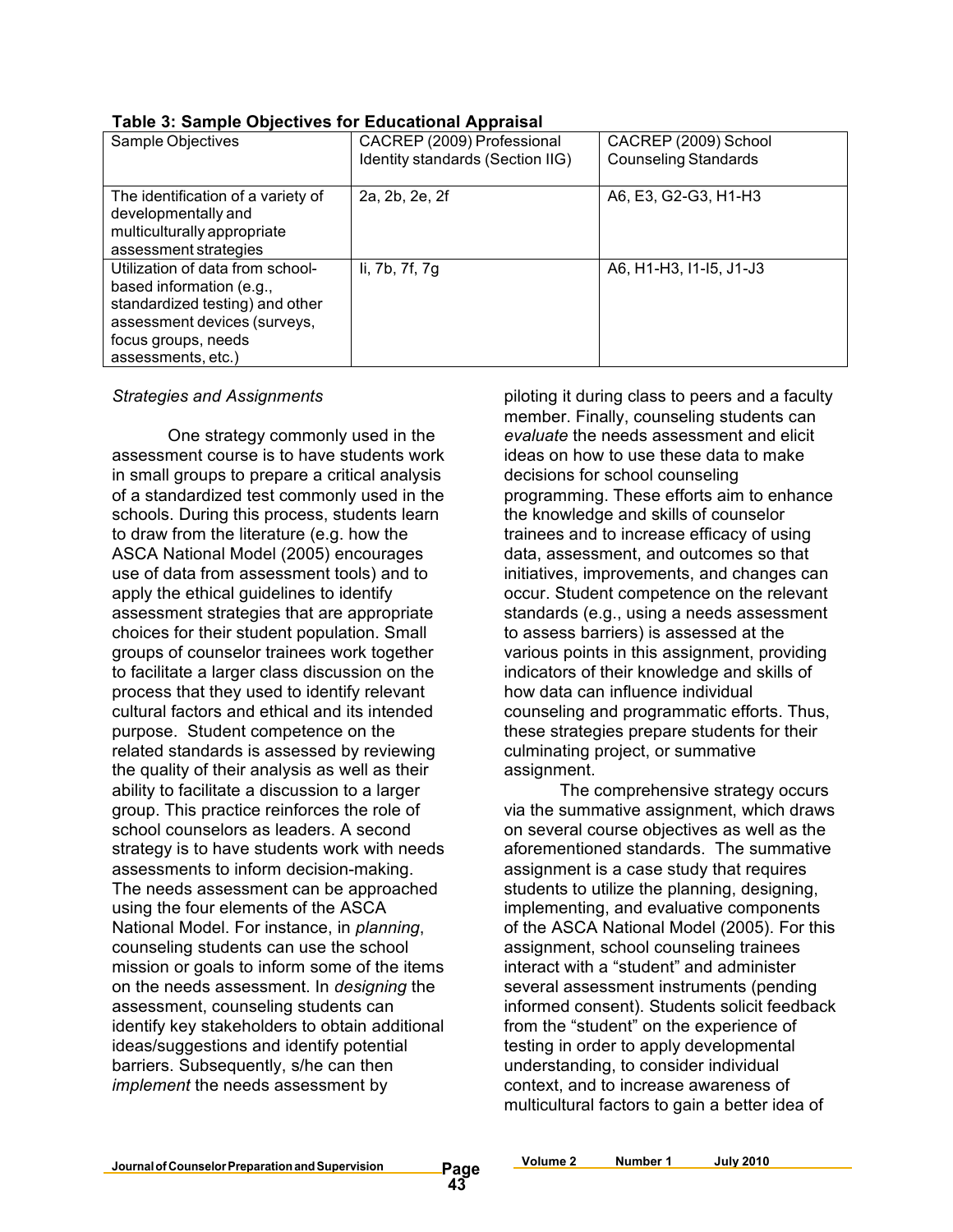student results. School counseling trainees learn to identify and recognize limitations of testing. Finally, trainees synthesize the findings of their interviews and assessment results and discuss overall impressions. Student competence on several standards is assessed via this assignment. For example, counselor trainees must demonstrate endorsement of the idea that multiple factors can affect the personal, social, and academic functioning of students. This is assessed by viewing their overall write up of this case. Further, competence must be demonstrated in relation to their ability to administer instruments and to synthesize their findings related to the personal, multicultural, and developmental aspects of the case.

Other strategies used in the assessment course include use of interviews of school professionals (e.g., via

pod casts and using Skype technology), discussing accountability and assessment in schools, and demonstration of how to use measures of central tendency and item analysis. For example, the instructor can demonstrate accountability by using item analysis and descriptive statistics from course quizzes or exams to reinforce concepts of accountability, content validity, and fairness. Many of the skills relevant in the appraisal course also exist in the career education course, where students learn about many types of career exploration and assessment tools.

#### *Career Education in the Schools*

Career Education in the Schools is also a course specifically designed for school counseling students. Examples of course objectives are included in Table 4.

| Sample Objectives                                                                                                                                                                                                                     | CACREP (2009) Professional<br>Identity standards (Section IIG) | CACREP (2009) School<br><b>Counseling Standards</b>                  |
|---------------------------------------------------------------------------------------------------------------------------------------------------------------------------------------------------------------------------------------|----------------------------------------------------------------|----------------------------------------------------------------------|
| Use of Identity Masking in<br><b>Manuscript Submission career</b><br>education and academic work<br>standards, and ASCA career<br>standards to develop, implement,<br>and evaluate a career counseling<br>program in a school setting | 4a-4g, 6a, 7b-7g                                               | A5, C2, C4, D2                                                       |
| Design and implement individual<br>planning, including appropriate<br>assessment, by integrating<br>career counseling in school<br>settings while attending to the<br>academic and psycho-social<br>impact of career issues.          | 2a, 2b, 3a, 3f, 3h, 4a-g, 5d, 7b-7g                            | A5, A6, C2, C4, D2, E2, F2,<br>G1, G3, H2, H5, K2, L1-K3,<br>$N2-N3$ |

#### **Table 4: Sample Objectives for Career Education in the Schools**

#### *Strategies and Techniques*

Examples of additional strategies used in Career Education in the Schools include intentional selection of career textbooks that include the ASCA National Model and chapters that are school-specific. In addition, it is recommended that school counseling trainees receive the opportunity to explore career software that is designed to meet CACREP (2009) Professional

Identity Standard 4g. Further, students are required to explore career concerns of a marginalized student population and deliver their findings to their peers.

A final strategy used in Career Education in the Schools is implemented via the summative assignment and spans several course objectives and standards. School counselor students develop a school counseling career unit for either K-6 or 7-12 students. The unit must include measurable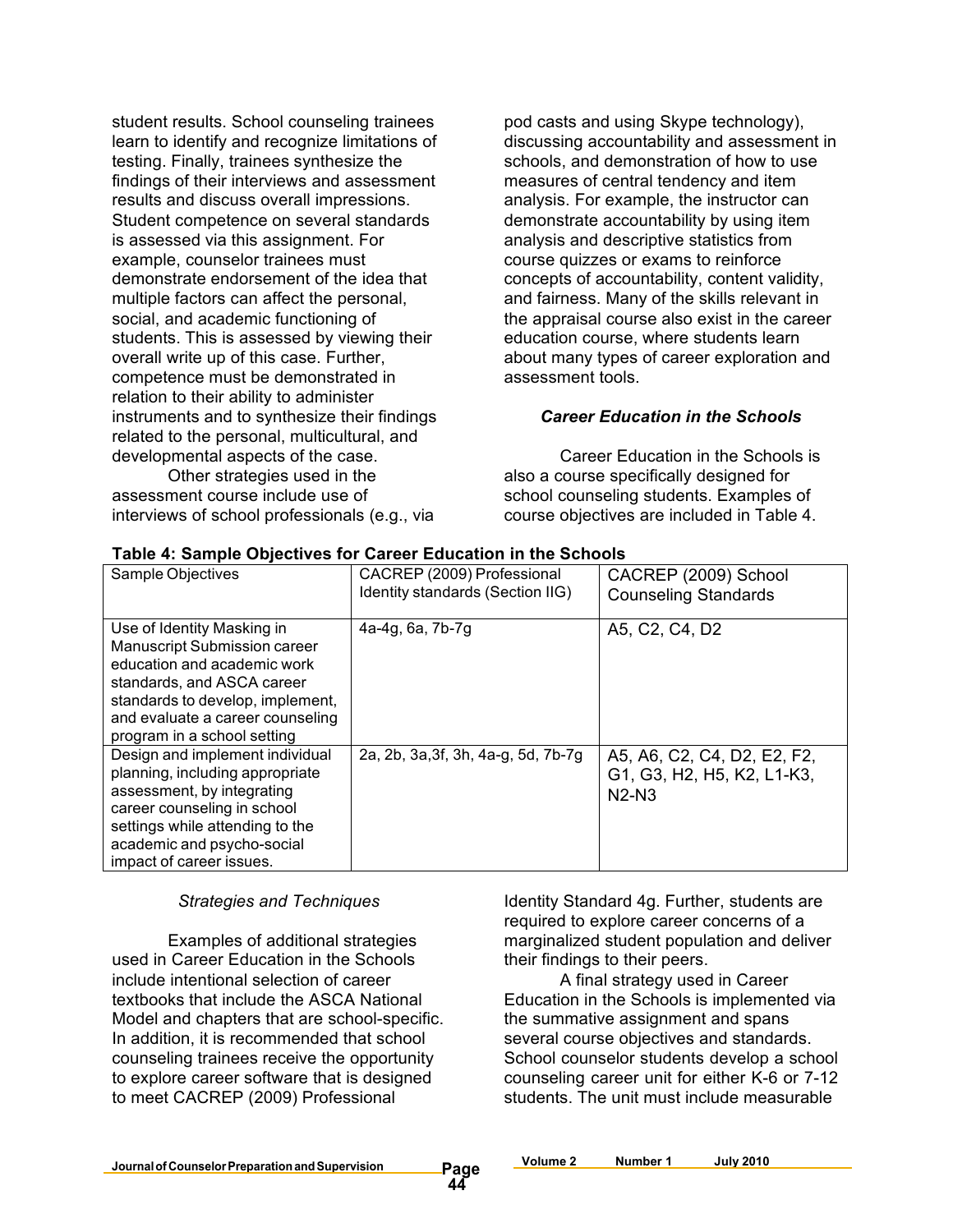objectives, a philosophy of why such a unit is important (drawing on relevant professional journal articles), Pennsylvania career education and work academic standards, ASCA career competencies/standards, and a minimum of four lessons of how the competencies will be implemented and evaluated. This culminating assignment allows students to demonstrate their competence in the course content including relevant CACREP standards.

#### *Ethical and Legal Issues in School Counseling*

The Ethical and Legal Issues in School Counseling course is offered exclusively to school counseling students so that ample time and energy can be expended on issues unique to those working with minors in a school setting. Examples of course objectives are included in Table 5.

| rable J. Jampie Objectives for Etmcarand Legarissues in Johool Counseling                                                                            |                                  |                                          |
|------------------------------------------------------------------------------------------------------------------------------------------------------|----------------------------------|------------------------------------------|
| Sample Objectives                                                                                                                                    | CACREP (2009) Professional       | CACREP (2009) School                     |
|                                                                                                                                                      | Identity standards (Section IIG) | <b>Counseling Standards</b>              |
| Understanding of ethical<br>guidelines and training needs<br>related to multicultural counseling<br>and working with diverse cultural<br>groups      | 1j, 2a-2f, 3e-3f                 | A6, B1, C1, C3, D1, D3, E1-<br>E4, F1-F4 |
| Understanding the nature of the<br>school counseling profession in<br>terms of professional, ethical,<br>and legal responsibilities and<br>conflicts | 1A-1J, 2A-2G, 7G, 8F             | A1-A3, B1, E1                            |

#### **Table 5: Sample Objectives for Ethical and Legal Issues in School Counseling**

#### *Strategies and Techniques*

One strategy used in the ethics course is the inclusion of textbooks and recent supplemental readings that are specific to school counselors. Utilization of such resources provides students with real life examples of ethical and legal situations they are likely to face in their work as practicing school counselors. Further, the selected textbook (Stone, 2005) provides readers with additional resources to consult to obtain state-specific information. A second strategy is to require students to apply ethical decision-making models to specific case vignettes. Such applied practice enables students to increase intentionality in decision-making as well as to learn to interpret the code of ethics. Students completing such practice gain an appreciation for the complexity of decisionmaking and this can lead to increased utilization of supervision and consultation. Student competence on standards related

to understanding ethical and legal considerations are assessed with homework assignments and exams. These assignments assess competence by reviewing the appropriateness of their ethical and legal considerations regarding specific cases as well as the ability to apply a ethical decision making model. A third strategy is incorporation of professional identity activities such as identifying examples of student advocacy, listening to podcasts specific to school counseling, and participating in values sorts and subsequent discussions of how to maintain professionalism when personal values and beliefs may conflict professional duties. This strategy assesses competence on the standards related to self-awareness and sensitivity to others (e.g., school standard D1) by providing a forum for students to reflect on their values. Ideally, using selfawareness and knowledge will serve as an impetus to further development of cultural sensitivity. A final strategy to help achieve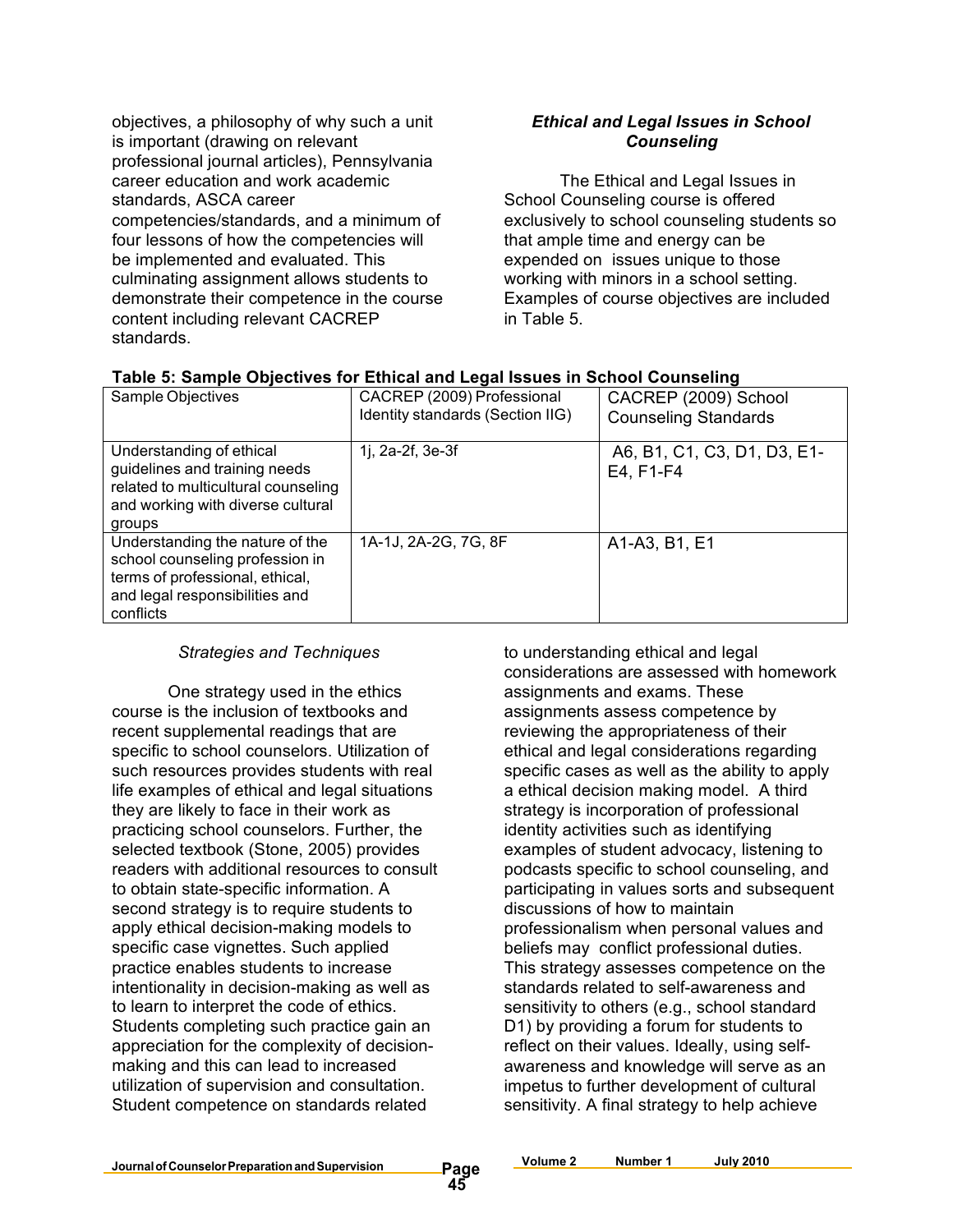course objectives is the creation of a professional disclosure statement (identified as the summative assignment). The professional disclosure statement includes multiple course objectives, CACREP General Standards 1c, 1h, and 6g, and CACREP School Specific Standards A3, A6, A11, and C2. Student competence on foundational standards related to professional identity is assessed based on accuracy of information as well as indication of a thorough understanding of professional roles and functions expected in today"s school counselors.

#### *Conclusion and Recommendations*

In conclusion, strategies for infusing the CACREP (2009) standards into school counseling curriculum have included a twocourse school counseling sequence designed to specifically address creation and implementation of a comprehensive school counseling program; as well as sample assignments designed to demonstrate application of learning. In addition, counselor educators are encouraged to be mindful of the language used in course titles and course descriptions. The specific words chosen give meaning to the course. In the course examples described above, course titles and descriptions are congruent with ASCA and CACREP (2009) language. This helps to give a clear indication of course content. In addition, the textbooks for each of the courses are chosen with the ASCA National Model and CACREP (2009) standards in mind. Books are chosen that use similar language and philosophy to help support the mission of the school counseling program. Further, emphasizing the use of consistent language across the curriculum (e.g. professional school counselor vs. guidance counselor) encourages the development of a professional school counseling identity. In addition, through the creation of courses specifically designed for school counselors (e.g., Educational Appraisal, Career Education in the Schools, Ethical and Legal Issues in School

Counseling), students are able to infuse and apply knowledge obtained in previous courses. These specifically designed school counseling courses allow faculty to emphasize the dual influence of counseling and education on professional school counselors. In addition, the professional identity of students is strengthened as they begin to understand the specific demands of providing counseling services in the school environment. Consequently, when students are enrolled in the core counseling courses they begin to apply the content specifically to the school environment. The consistency in language and conceptualization across courses lends itself to direct application of the material across content areas. This direct application across content areas is of the utmost importance to school counseling students who are learning to navigate the dual influence of both education and counseling on the demands of a professional school counselor (Holcomb-McCoy, Bryan, & Rahill, 2002; Olson & Allen, 1993).

#### **References**

- American School Counselor Association (2004). *The ASCA National Model Workbook.* Alexandria, VA: Author.
	- American School Counselor Association (2005). *The ASCA National Model: A Framework for School Counseling Programs, Second Edition.* Alexandria, VA:Author.
	- Brown, D., & Trusty, J. (2005). The ASCA National Model, accountability, and establishing causal links between school counselor"s activities and student outcomes: A reply to Sink. *Professional School Counseling, 9(1),* 13-15.
	- Council for Accreditation of Counseling and Related Educational Programs (2001). *2001 Standards* Retrieved October 12, 2007 from http://www.cacrep.org/2001Standard s.html.
	- Council for Accreditation of Counseling and Related Educational Programs

**Volume 2 Number 1 July 2010**

**46**